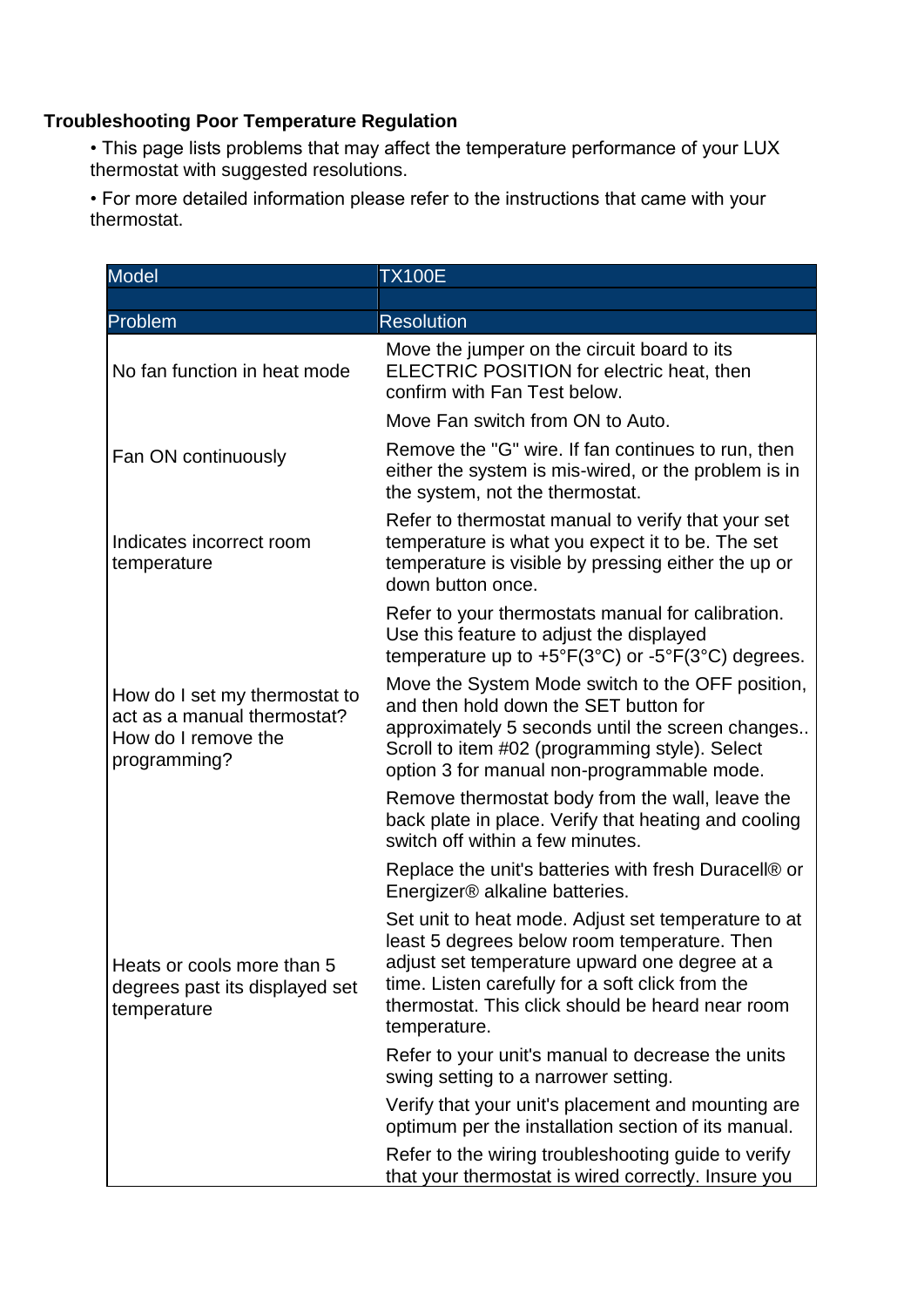|                                     | are using the correct wiring diagram for your<br>heating/cooling system.                                                                                                                                                                                                                                                                                                                                                |
|-------------------------------------|-------------------------------------------------------------------------------------------------------------------------------------------------------------------------------------------------------------------------------------------------------------------------------------------------------------------------------------------------------------------------------------------------------------------------|
|                                     | Note that in Cool Mode the thermostat may not<br>activate a cooling stage until its compressor<br>protection time has elapsed this may be a long as 5<br>minutes.                                                                                                                                                                                                                                                       |
|                                     | Where the wires are coming out of the wall fill the<br>hole with non-combustible insulation or putty to<br>prevent drafts from affecting the thermostats<br>performance.                                                                                                                                                                                                                                                |
|                                     | Move the jumper on the circuit board to its<br>ELECTRIC POSITION for electric heat, then<br>confirm with Fan Test below.                                                                                                                                                                                                                                                                                                |
|                                     | Refer to the thermostat manual to verify that your<br>set temperature is what you expect it to be. The set<br>temperature can be viewed by pressing the up or<br>down button once.                                                                                                                                                                                                                                      |
|                                     | Replace the batteries with fresh Duracell® or<br>Energizer® alkaline batteries.                                                                                                                                                                                                                                                                                                                                         |
| No heat or cooling when<br>expected | Set unit to heat mode. Adjust set temperature to at<br>least 5 degrees below room temperature. Then<br>adjust set temperature upward one degree at a<br>time. Listen carefully for a soft click from the<br>thermostat. This click should be heard near room<br>temperature. Adjust set temperature down one<br>degree at a time. Again listen carefully for a soft<br>click from the thermostat near room temperature. |
|                                     | Refer to wiring to verify that it is wired correctly for<br>your system.                                                                                                                                                                                                                                                                                                                                                |
|                                     | If your system is a low voltage system having<br>24VAC or less, and you are technically inclined,<br>you may jump terminals as given below to detect a<br>malfunction in your system.                                                                                                                                                                                                                                   |
| <b>Fan Test</b>                     | With the power ON at the fuse box, short the "G"<br>wire to the "RH" terminal. The fan should come on<br>immediately and stay on. The rush of air is usually<br>heard.                                                                                                                                                                                                                                                  |
|                                     | If the fan does not come on it is an indication that<br>there is a problem with your system. Check any<br>circuit breaker or fuses that feed the 24VAC<br>transformer that powers your system.                                                                                                                                                                                                                          |
| <b>Heat Test</b>                    | To test gas or oil heating systems, remove the "W"<br>wire off its terminal. With the power ON at the fuse<br>box, short the "W" wire to the "RH" terminal for a<br>couple of minutes and the heater should come on<br>and stay on until the wire is removed. If the heating                                                                                                                                            |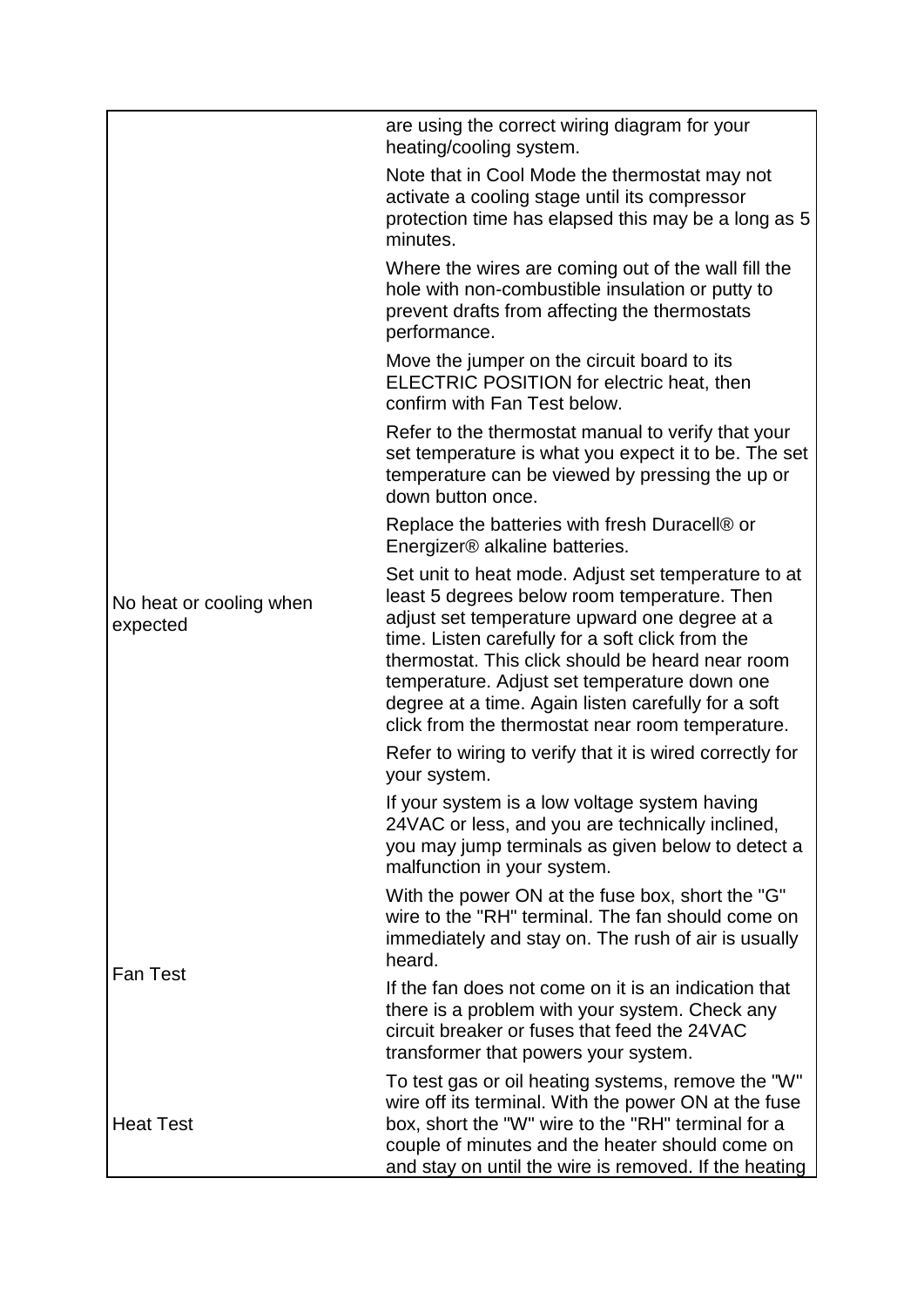|                         | fails to come on, or comes on and off, the problem<br>is in the system.                                                                                                                                                                                                                                                                                                                                                       |
|-------------------------|-------------------------------------------------------------------------------------------------------------------------------------------------------------------------------------------------------------------------------------------------------------------------------------------------------------------------------------------------------------------------------------------------------------------------------|
| <b>Cooling Test</b>     | To test cooling, remove the "G" and "Y" wires.<br>Connect them together with the "RC" for several<br>minutes to observe operation. The system should<br>come on and stay on. If the cooling fails to come<br>on, or comes on and off, the problem is in the<br>system.                                                                                                                                                        |
| Heat Pump Test          | To test a heat pump system with an "O" wire three<br>wires must be connected together with the power<br>terminal. The power terminal is "RH". With the<br>power ON at the fuse box, connect the "O" and<br>"Y", and "G" wires to the "RH" terminal for a couple<br>of minutes and the unit should provide cool air.<br>Wait at least 5 minutes and repeat this test without<br>the "O" wire. The unit should provide heat.    |
|                         | To test a heat pump system with a "B" wire, three<br>wires must be connected together with the power<br>terminal. The power terminal is "RH". With the<br>power ON at the fuse box, connect the "B" and "Y"<br>and "G" wires to the "RH" terminal for a couple of<br>minutes and the unit should provide warm air. Wait<br>at least 5 minutes and repeat this test without the<br>"B" wire. The unit should provide cool air. |
| For further assistance: | Contact your HVAC service company or our<br>Technical Assistance Line if not resolved.                                                                                                                                                                                                                                                                                                                                        |

## **Wiring Information and Troubleshooting**

- This page provides general guidance for wiring your LUX 24VAC electronic thermostat. For more detailed information please refer to the instructions that came with your thermostat.
- Please make specific note regarding LOW VOLTAGE and LINE VOLTAGE directions. Do not install LINE VOLTAGE wires to a LOW VOLTAGE control. Improper installation of a "C" wire may cause damage to your system.
- Do no install a wire labeled "TC" from the previous thermostat to any of our controls. Installation of a "TC" wire may cause damage to your system.
- Do NOT wire by color of the wire, wire by the LETTER designation to which the wire was attached on the previous control.
- If there were no letter designations on your old thermostat, contact our Technical Assistance Department for assistance.

| <b>Model</b>   | TX100E                                         |
|----------------|------------------------------------------------|
|                |                                                |
| <b>Problem</b> | <b>Resolution</b>                              |
| <b>ALL</b>     | Never connect a low voltage thermostat to line |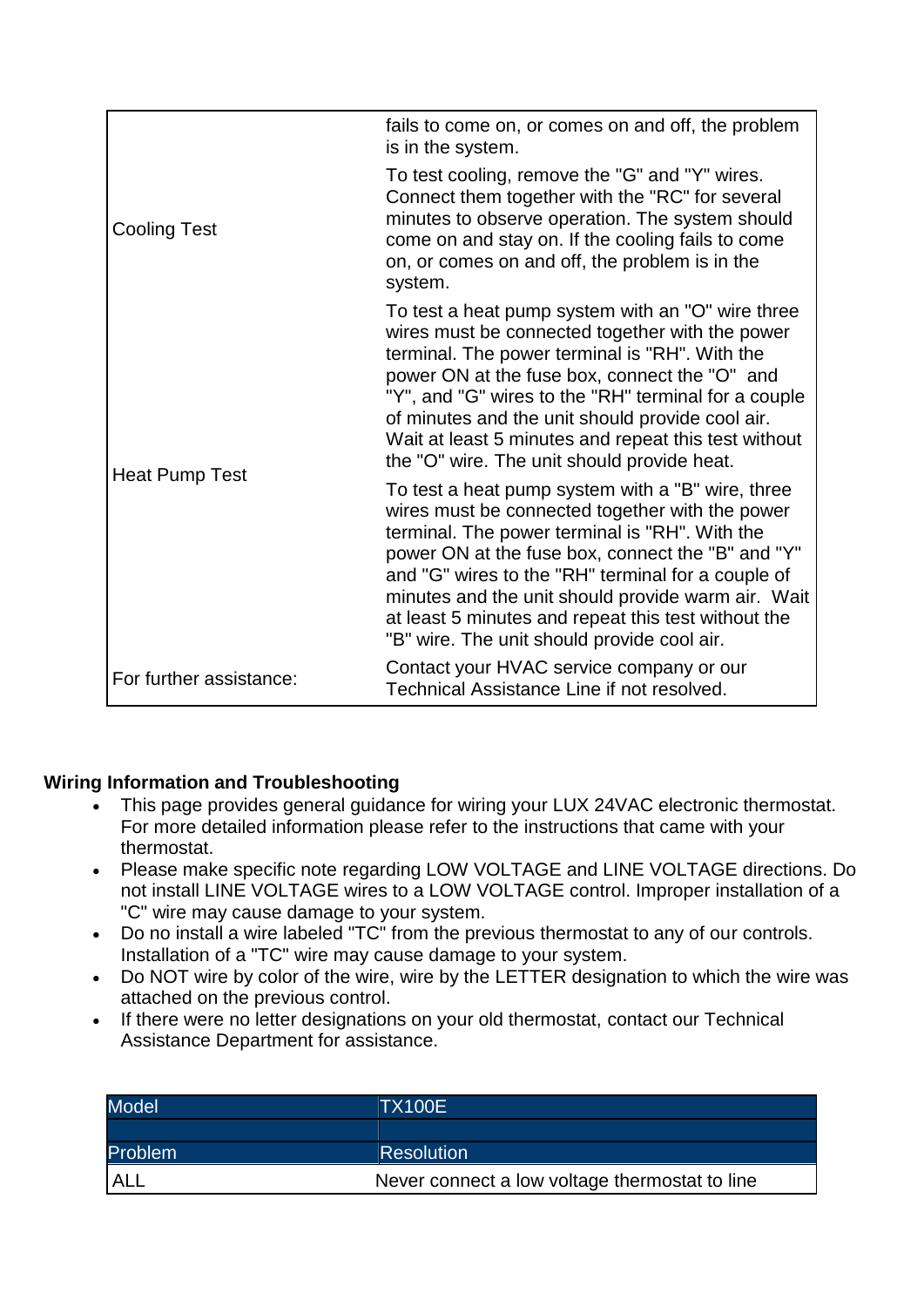|                                                                                                                                             | voltage.                                                                                                                                                                                                                                                                                                                                                                                                                                                                                                                    |
|---------------------------------------------------------------------------------------------------------------------------------------------|-----------------------------------------------------------------------------------------------------------------------------------------------------------------------------------------------------------------------------------------------------------------------------------------------------------------------------------------------------------------------------------------------------------------------------------------------------------------------------------------------------------------------------|
| Wire Color coding                                                                                                                           | When removing old thermostat, use the wire labels<br>provided to label wires according to their terminal<br>connection and not their color. This is because not<br>all installers adhere to the industry color code<br>standard. Miswiring may damage thermostat, start a<br>fire, void warranty or cause injury.                                                                                                                                                                                                           |
| If unsure how to connect your<br>current wires                                                                                              | Contact our Technical Assistance Line or your<br>HVAC service company.                                                                                                                                                                                                                                                                                                                                                                                                                                                      |
| Two wires control - heat only<br>system                                                                                                     | Connect one wire to W and the other to RH leaving<br>in the factory installed jumper wire between RH and<br>RC.                                                                                                                                                                                                                                                                                                                                                                                                             |
| Two wires control - cool only<br>system                                                                                                     | Connect one wire to RC leaving in the factory<br>installed jumper wire between RH and RC and the<br>other to Y.                                                                                                                                                                                                                                                                                                                                                                                                             |
| cooling.                                                                                                                                    | Two wires control heating AND Currently no Lux controls are compatible with this<br>system.                                                                                                                                                                                                                                                                                                                                                                                                                                 |
| Three wires for forced air heat<br>only system, where the<br>previous thermostat did not<br>have a clock or timer                           | Connect the 24-volt transformer wire to RH. Leave<br>jumper connecting RH to RC. Connect the forced air<br>heat system to W, and the fan wire to G.                                                                                                                                                                                                                                                                                                                                                                         |
| Three wires control heating<br>and cooling. One wire<br>operates heat, one operates<br>cooling and the third provides<br>24 VAC             | Connect the 24-volt system power wire to RH. leave<br>the jumper wire connecting RH to RC. Connect the<br>heating wire to W1, and the cooling wire to Y.                                                                                                                                                                                                                                                                                                                                                                    |
| Three wires control a cooling<br>only system. One wire<br>operates the compressor, one<br>operates the fan and the third<br>provides 24 VAC | Connect the 24-volt system power wire to RC.<br>Connect the cooling wire to Y and the fan wire to G.                                                                                                                                                                                                                                                                                                                                                                                                                        |
| Four wires control a heating<br>and cooling, electric, gas or oil,<br>forced air system that is NOT<br>a heat pump                          | Connect the 24 VAC transformer wire to RH or RC.<br>Leave jumper wire connecting RH to RC. Connect<br>the heat wire to W, the cooling wire to Y and the fan<br>wire to G.                                                                                                                                                                                                                                                                                                                                                   |
| Four wires control a Single<br>Stage Heat Pump. They were<br>labeled: G, Y, R or RH or RC,<br>and either B or O was used                    | Select either B or O using jumper on circuit board.<br>Connect the reversing valve wire, either B or O,<br>(based on jumper connection) to terminal B/O. Keep<br>jumper wire from RH to RC installed. Connect the 24<br>VAC wire to RH. Install a second jumper wire<br>(provided) from W to Y. Connect compressor wire to<br>Y and the fan wire to G. From setup menu, select<br>item #06 (system/equipment type) and then option 2<br>(HP). Set the GAS/ELECTRIC Jumper on the circuit<br>board to the ELECTRIC position. |
| <b>Auxillary heat</b>                                                                                                                       | If your previous thermostat has an auxillary heat                                                                                                                                                                                                                                                                                                                                                                                                                                                                           |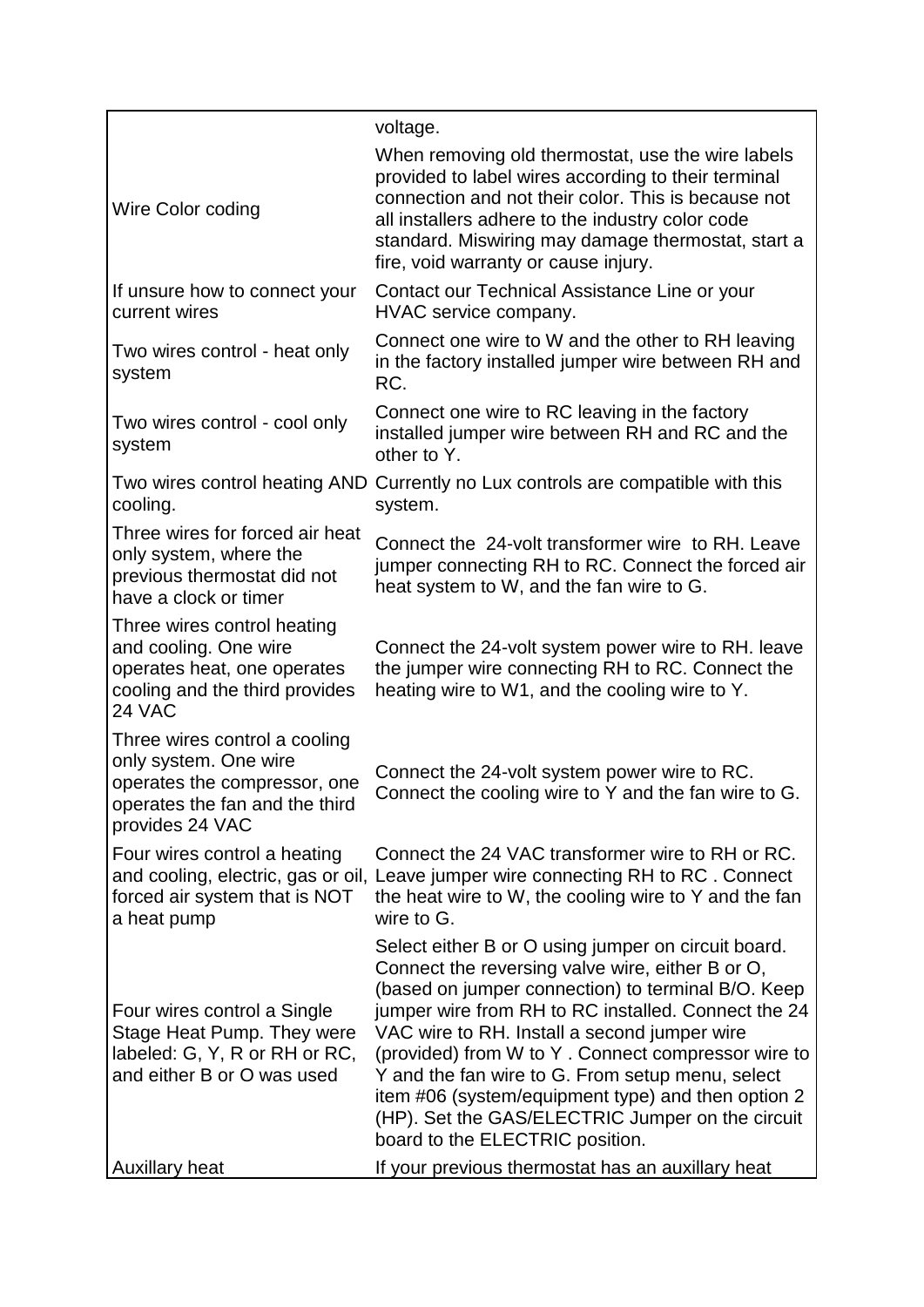|                         | wire, this model is not compatable with your system.                                                                                                                                                                       |
|-------------------------|----------------------------------------------------------------------------------------------------------------------------------------------------------------------------------------------------------------------------|
| <b>System Power</b>     | This thermostat is capable of running on system<br>power only, battery power only, or both. This is<br>achieved by connecting the common wire from the<br>system 24V transformer to the "C" terminal of the<br>thermostat. |
| For further assistance: | Contact your HVAC service company or our<br>Technical Assistance Line if not resolved.                                                                                                                                     |

## **Troubleshooting the Display**

- Problems that may be identified from the display of your programmable thermostat are listed here with suggested resolutions.
- For more detailed information please refer to the instructions that came with your thermostat.

| <b>Model</b>                             | <b>TX100E</b>                                                                                                                                                                  |
|------------------------------------------|--------------------------------------------------------------------------------------------------------------------------------------------------------------------------------|
|                                          |                                                                                                                                                                                |
| Problem                                  | <b>Resolution</b>                                                                                                                                                              |
| Display will not change                  | Peel protective plastic label from display.                                                                                                                                    |
|                                          | Peel protective plastic label from display.                                                                                                                                    |
| Display blurred and unreadable           | Press the small round HW_RESET button on the<br>rear of your unit                                                                                                              |
| Blank or fading display                  | Replace thermostat batteries with fresh AA size<br>Duracell® or Energizer® alkaline batteries. Be<br>sure that they are installed with their polarity $(+)$<br>and -) correct. |
|                                          | Clean battery contacts with a pencil eraser and<br>pry out the spring contact slightly to insure a<br>clean, firm connection.                                                  |
| Display is locked or will not<br>respond | Press the NEXT button 3 times then press the<br>HOLD button once (NEXT-NEXT-NEXT-HOLD).<br>This button sequence locks and unlocks the<br>thermostat.                           |
| Displays reads "LO BATT"                 | Replace thermostat batteries with fresh AA size<br>Duracell® or Energizer® alkaline batteries. Be<br>sure that they are installed with their polarity (+<br>and -) correct.    |
|                                          | Clean battery contacts with a pencil eraser and<br>pry out the spring contact slightly to insure a<br>clean, firm connection.                                                  |
| Display reads "OVERRIDE"                 | "Override" appears on the display when the set<br>temperature is raised or lowered from the                                                                                    |